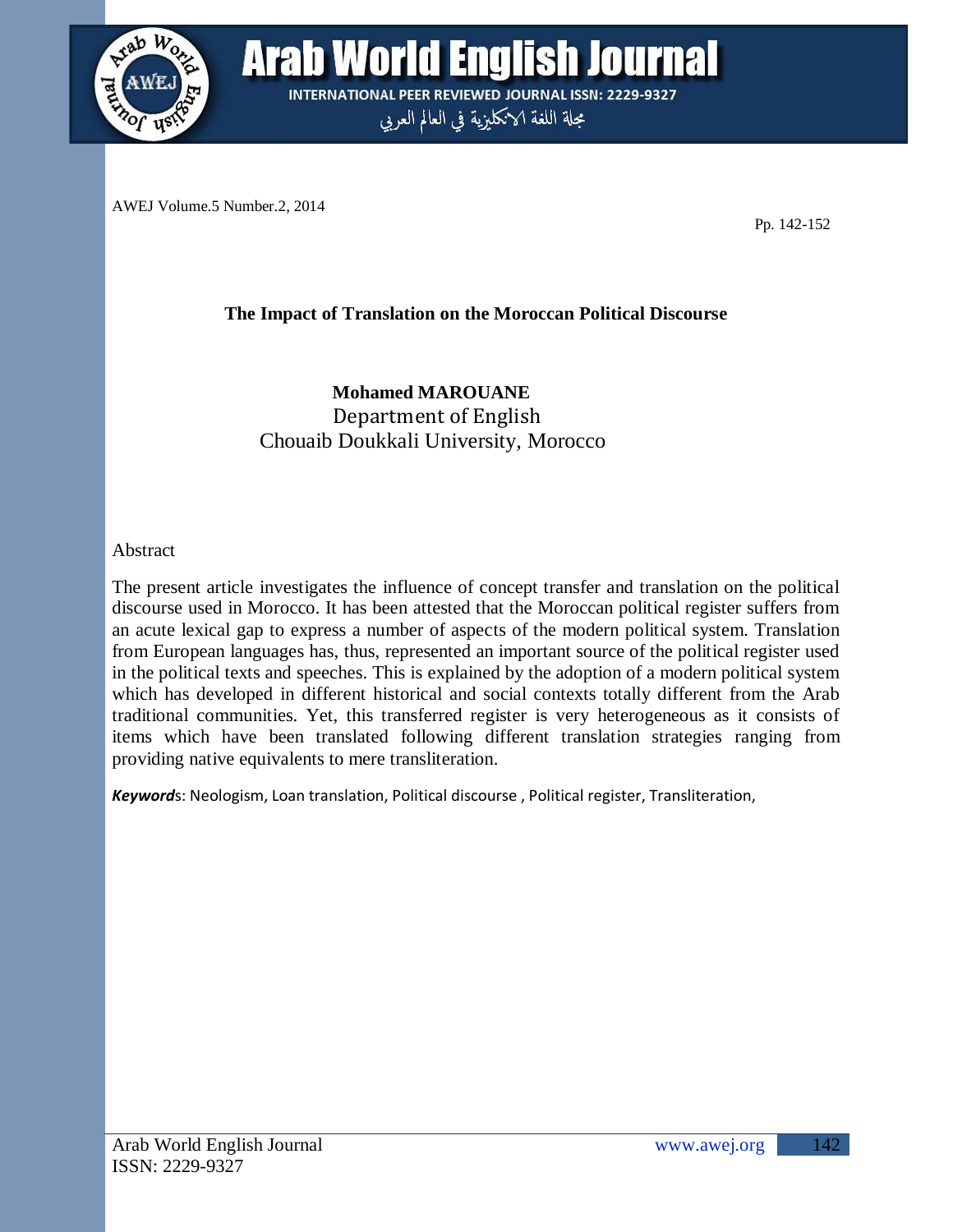# The Impact of Translation on the Moroccan Political Discours MAROUANE

### **1. Introduction**

Language and politics are closely connected in the sense that the practice of politics is highly dependent on language. Discourse analysts assume, indeed that politics cannot be conducted without language and that politics itself can be defined as the use of language in the constitution of social groups. (cf. Nahrkhalaji,S. 2006: 3). The importance of language also lies in the function of politics as it aims at mobilising population, attaining reconciliations and resolving conflicts mainly through discussions and speeches. This, therefore, makes communication central to politics. Thus political discourse as an important manifestation of political action has been an interesting subject of politicians, linguists and translators (cf. Hague et al. 1998:3-4).

The Arab political register suffers from an acute shortage of terms to express new concept and ideas which have been introduced by the European political system. This has rendered Modern Standard Arabic used in Morocco a receptive language of a flow of French and English terms to fill in the wide lexical gap.

The Moroccan traditional political system was not very elaborate with respect to its structure and organisation and didn"t include all the complications of the western system (Benzakour et al. 2000, Benalazmia 2013). The political register and discourse in Morocco and in the Arab world in general has undergone a considerable change. This change is in fact a reaction to the adoption of a new and modern political system in the beginning of the twentieth century and to the massive transfer of new political concepts which require integration into the political language and discourse expressed in Arabic<sup>i</sup>. Consequently, the politicians and the translators resorted to different translation solutions to express these new concepts in Arabic. These solutions range from finding an equivalent in Arabic to the new concept to borrowing and arabising the term.

The present article investigates the interaction between translation as a process of concept transfer from one language into another and political discourse in Morocco. We argue, herein, that translation has had a considerable influence on the political discourse in Morocco in the sense that it has been an important source of the register used in this discourse. The transfer of this register has been undertaken through different translation strategies i.e. meaning extension, neologism, loan translation and transliteration from European languages

The remaining sections of the article are organized as follows: section 2 provides a brief review on political discourse; section 3 introduces the of political discourse in Morocco; section 4 delineates the main characteristics of political register; section 5 discusses the contribution of translation as main source of modern political terms through semantic extension, neologism, loan translation and transliteration.

#### **2. Political Discourse Analysis**

Political Discourse analysis is a branch of critical discourse analysis which investigates the different forms of political communication and language. This discourse is produced by its actors i.e. politicians. The vast majority of studies on political discourse are about texts and talks of professional politicians or political institutions at the local, national and international level (cf. Van Dijk 2000:3).

Critical political discourse analysis deals with the reproduction of political power, power abuse or domination through verbal communication, including the various forms of resistance or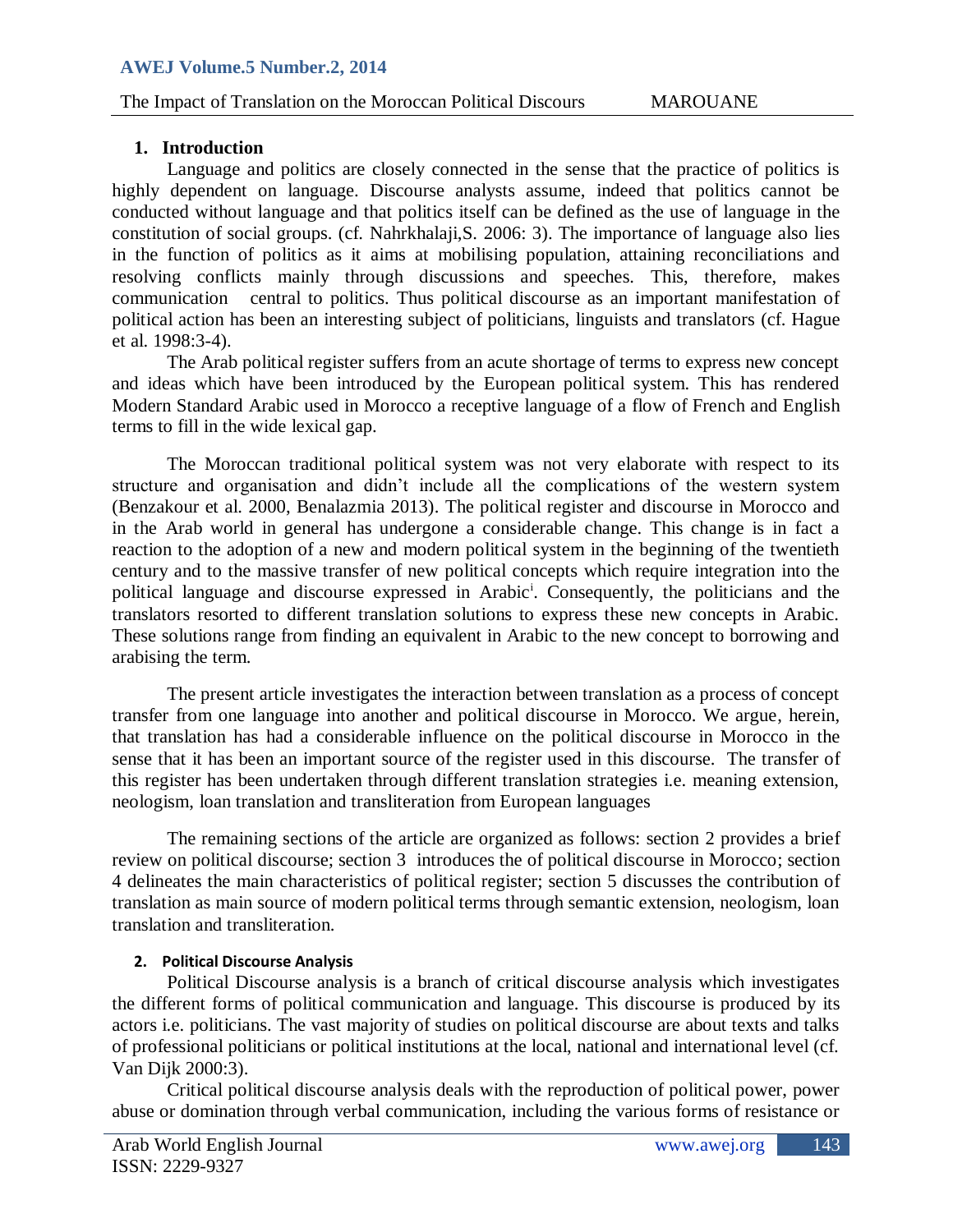# The Impact of Translation on the Moroccan Political Discours MAROUANE

counter-power against such forms of discursive dominance (cf. Fairclough 1995, Van Dijk 1993). It also investigates the opaque relationships of causality and determination between (a) discursive practices, events and text and (b) wider social and cultural structures, relations and processes (cf. Fairclough, 1995: 132).

In addition, political discourse analysis views discourse not only as heavily influenced by ideology but also as productive of the latter, and considers reality as textually and intertextually mediated via verbal and non-verbal language systems. In this respect, political discourse analysts try to find out why a particular word or phrase or structure has been chosen over another. Political discourse interacts with translation in the sense that it helps explain that lexical choices and omissions may point to different ideological and socio-cultural values (cf. Schaffner, 2002).

## **3. Political discourse context in Morocco**

The social and cultural context of the practice of politics in Morocco is characterised by a high rate of illiteracy of the Moroccan voters. A survey on the Moroccan culture variables reveals that 57% of voters are illiterates, while 19% of them have a primary school level, 17% a secondary school level and 7% a university level, (cf. Bourqia 2011; 101)<sup>ii</sup>. According to the same survey, the media represent the main transmitter of political information and discourse in Morocco, and that television is the most important medium of information diffusion (Bourqia: 98).

The same survey reveals that most Moroccans are sceptical about political parties and the utility of political action in general. Only  $12.9\%$  think that political parties in Morocco endeavour for the good of the Moroccan people. The level of political implication and affiliation is also very low: 92,3% of the surveyed people said that they have never attended any political meeting and 91% of them have never been affiliated to a labour union. Election campaigns represent the period of time when Moroccans are interested in politics most and the most important opportunity for transmitting political ideas. Paradoxically, 53,1% of the surveyed people think that politics is an interesting affair and that 72,9 of them admit that they are free in their political choices (Bourqia, 2011: 99).

Political communication revolves around a number of ideas which focus mainly on the need to believe in the utility of political action and the predominance of public interest over that of individuals. There is also a tendency to use simple symbols which have ideological and cultural connotation. These symbols help to identify and distinguish between political parties especially for the illiterate population.

Political discourse in Morocco is one of the most diffused and influential discourse types as it dominates the media in general and it is addressed to the Moroccan population in general including the illiterate rural people. Moroccan politicians use a discourse where there is a mixture of political traditional terms such as أَلْشَيْخ "the chief of a tribe", إلى "the tribe", and new terms such as حٍوىلراطٌالذ" democracy" and الثرلواى" the parliament".

The language used in the political discourse is not always straightforward and uses terms and expressions that are not always accessible to the uneducated people who are typical target of political mobilisation. Moroccan politicians tend to simplify their ideas and political ideology by using common figurative language used in the Moroccan popular culture.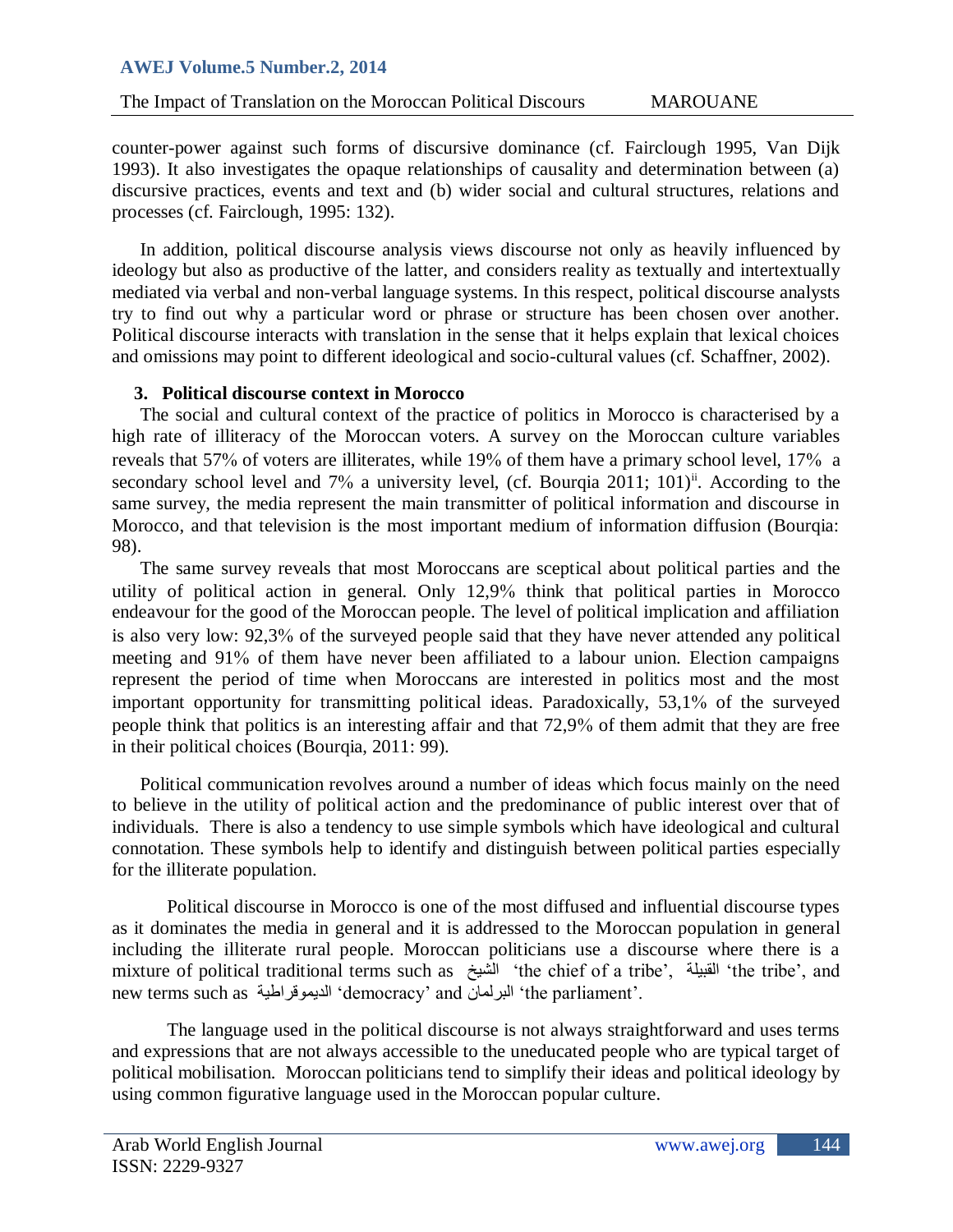The Impact of Translation on the Moroccan Political Discours MAROUANE

Yet, the majority of the terms and expressions used in the Moroccan political discourse express new concepts and have been introduced through translation especially form French. These terms are either new derivations from existing roots in Arabic, literally translated equivalents or simply transliterated forms.

## **4. The Moroccan Political Register**

The contemporary Moroccan political register reflects the historical, social and political changes which took place in Morocco especially during the first half the twentieth century with the establishment of the modern state (cf. Bourqia, 2011: 32). This register is characterized by the use of two main categories of political terms. The first one is very limited in number and consists of the original political terms which describe aspects of the Moroccan traditional political system which have been preserved after the modernisation of the system by the French protectorate, namely the traditional rule system such as ضلطاى *sultan* "king", عحٍالث *albay3a* "allegiance" حٍالرع *arra3iya* "the people"; and public administration such حٌالىال *wilaya*" "The wailaya administrative local territory" المائذ *qa'id* "the officer of the makhzen", الحطثح *al hisba*  'the market supervision'. Other terms of this category are listed below (cf. Bourqia: 2011: 32-38):

| khilafa    | the first Islamic rule'                                                                   |
|------------|-------------------------------------------------------------------------------------------|
| umma       | 'nation'                                                                                  |
| hizb       | 'party'                                                                                   |
| chura      | 'consultation'                                                                            |
| dawla      | 'state'                                                                                   |
| siba       | dissidence, a political system where some tribes challenge the central<br>political rule' |
| zawya      | 'sainthood, religious gathering'                                                          |
| qa'id      | 'a local governor of the Mekhzen'                                                         |
| Mekhzen    | 'Moroccan traditional central government system'                                          |
| umana      | 'tax collectors'                                                                          |
| Cheikh     | 'head of a tribe'                                                                         |
| Dahir      | 'a decree enacted by the King'                                                            |
| Wali 13ahd | 'crown prince'                                                                            |

The maintenance of many of these terms in the contemporary political register is explained by the fact that they describe aspects of the Moroccan political system which have been preserved after the introduction of a modernisation process by the French protectorate. Write the dates. You are writing to international readers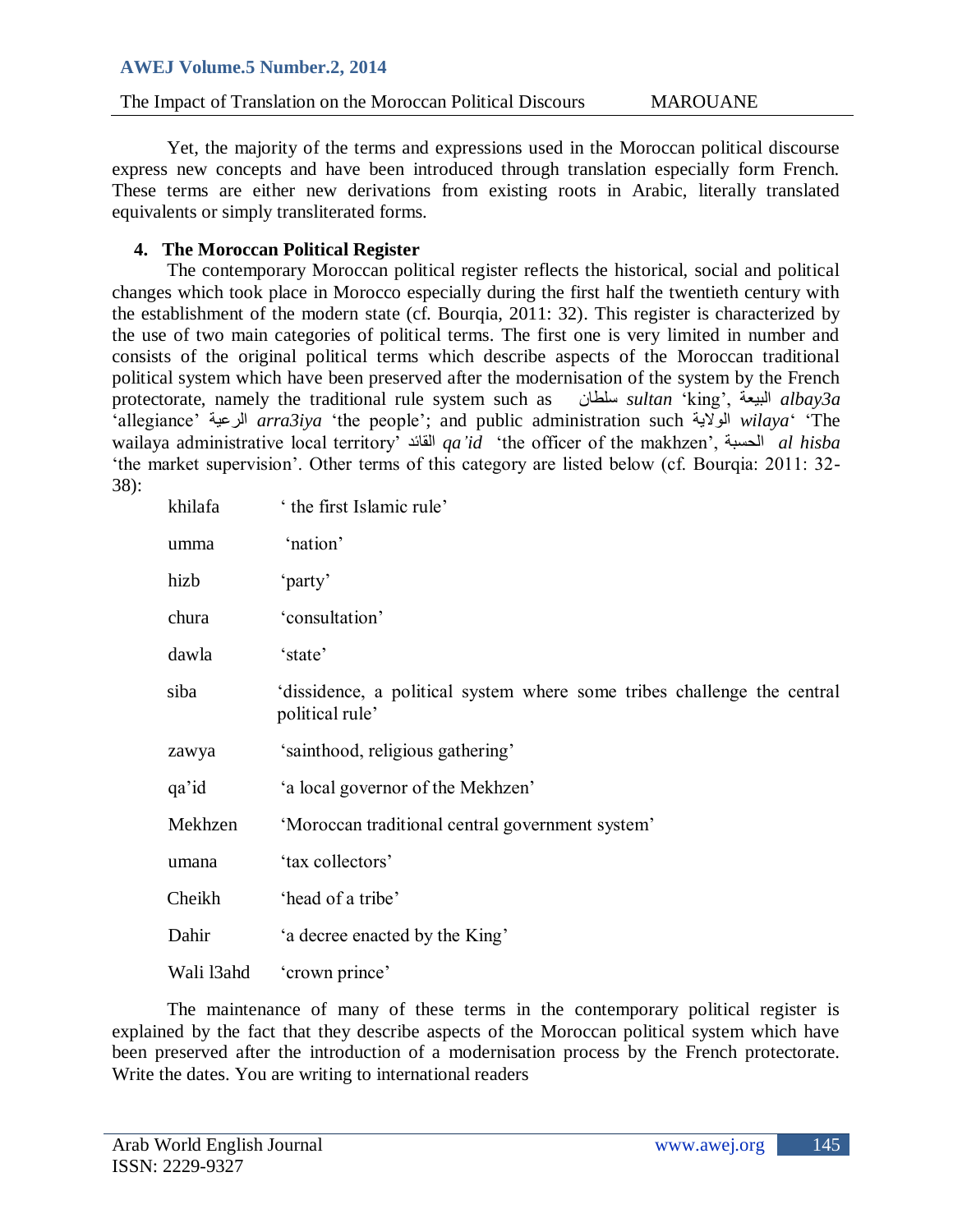# The Impact of Translation on the Moroccan Political Discours MAROUANE

Some of these concepts have equivalents in French and English such as *wali l3ahd* "the crwon prince" and *dawla* "state" while most others, such as *makhzen* and *cheikh* do not and are transliterated as such in French and other European languages. Hence, this latter category of terms have been preserved as such in French language, through a process of transliteration, as describing authentic concepts peculiar to the social and political organisation of the traditional Moroccan state which do not exist in the French political system.

This reveals that there is a coexistence of traditional and modern political register in the Moroccan political and the Arab political discourse in general. Similarly, we should also expect that certain original terms would disappear from the contemporary political register as the concepts they stand for were dropped and not adopted. Indeed, items such as *3asabiya* 'defending a tribal identity, ta3a 'obedience', hisba 'market supervision' are less commonly more used in the modern Moroccan political discourse*.*

## **5. Translation : a source of new concepts and terms**

## *5.1.1. Background*

Throughout the history of the contact between the western and the Arab cultures and languages there has been a mutual transfer in both directions. But, given that Arabic and European languages are not cognate languages, the process of transfer either through borrowing or translation has faced serious difficulties. Bensaid Alaoui (2014) refers to a very old case which dates back to the Abbasside era when translation into Arabic was flourishing with the establishment of Bayt Alhikma. Isaak Ibn Hanin, one of the notorious translators of that era, who translated Aristotle"s Nicomachean Ethics into Arabic, couldn"t find an equivalent in Arabic to the terms *theatre*, *actor,* and *audience* as these concepts didn"t in fact exist in the Arabic culture at that time. The closest equivalent to these terms which he could find were: theatre مكان الرؤية, audience ألرائي. actor مرئى. This shows the degree of difficulty which the translator faced to transfer these new.

In the 19<sup>th</sup> century Arab renaissance, most modern political terms were introduced into Arabic; and it was thanks to the contact between the Arab scholars and the western civilization that the concepts like *al-watan الوطنية al- mowatana* المواطنة and *al-wataniya* الوطنية appeared in the Arabic texts as our ancestors didn"t know what these stand for. Rifaa Tahtaoui (1801) , one of the first Egyptian scholars who went to study in Europe in the  $19<sup>th</sup>$  century, also found serious difficulties in transferring some western concepts into Arabic which didn"t exist in his culture. For instance, he couldn't find an equivalent to the French terms 'republique' et 'republicains' which he arabised as الحريون which is associated to the concept of freedom more than to the system of government (cf. Bensaid, 2014b).

To overcome the problem of equivalence in Arabic, Bensaid (2004b) argues in support of the option of borrowing of European words instead of finding native equivalents in Arabic. He pointed out that it is far better to borrow a foreign word which preserves all its meaning and its cultural connotations than to look for an archaic native Arabic word or coin an "equivalent" which cannot express the cultural meaning and the historical context of the original term as some of the translators do, and as Arabic Language academies call for. Most of these terms are not accepted by language users and they do not go beyond limited translations or glossaries.

He mentioned the renaissance scholars like Khir Eddine Tounsi (1868) who directly borrowed and used items like the French "directoire" ركرىارٌد which refers to the rule of the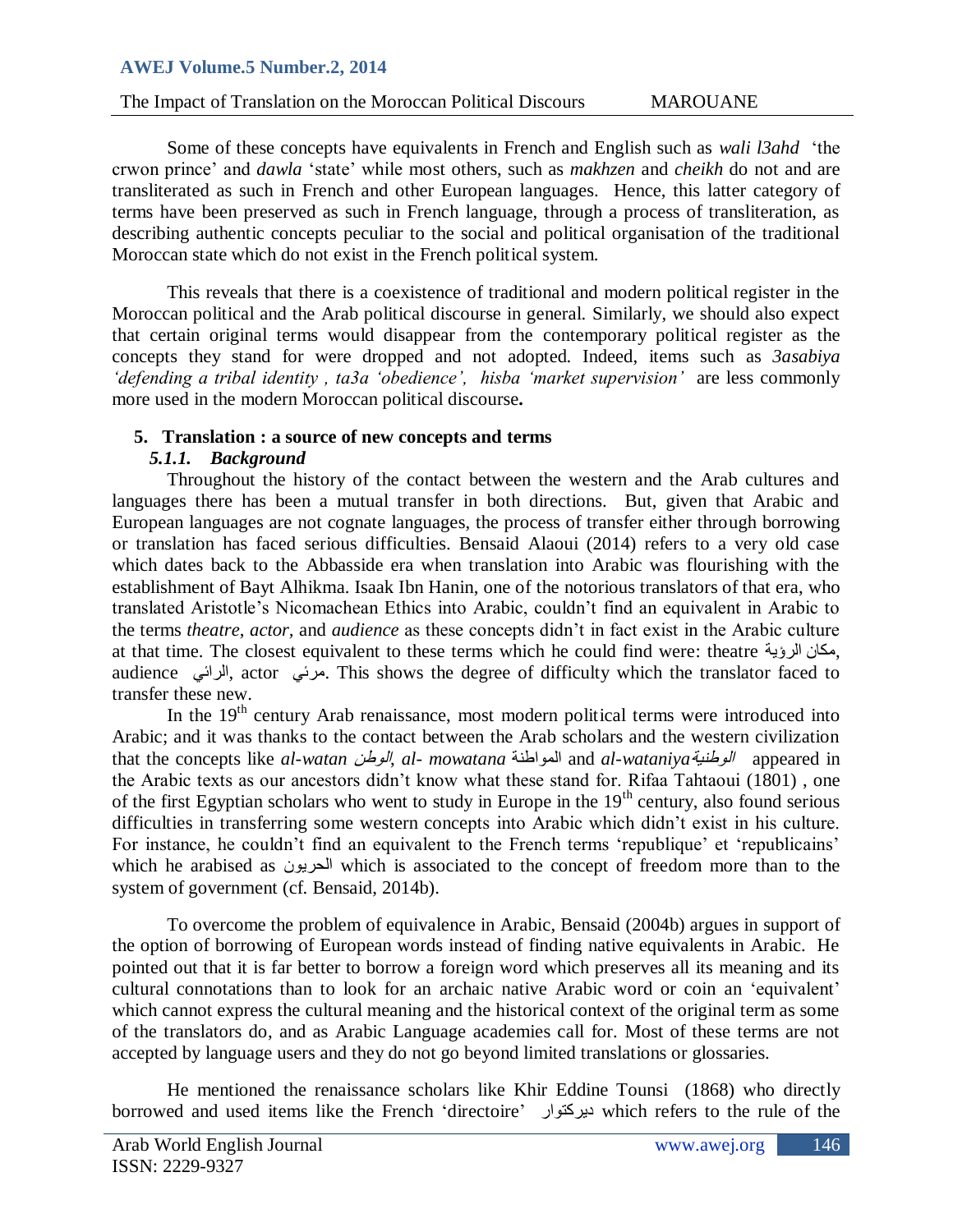The Impact of Translation on the Moroccan Political Discours MAROUANE

group in France after the revolution or "achitecture" ركرىراٍأرش which were nativised later on by finding Arab words for them (cf. Bensaid, 2004b).

Bensaid (2004a) argues further that it is far worse is to mistranslate some western concepts whose meaning is clear in people minds as being based on the historical and social contexts in which they were born. While the equivalents chosen for these western concepts were born in an Arab historical and social context which is totally different. A typical example illustrating this is the use of the Arabic term عَلَّمَانِيَة as the equivalent of the English word 'secularism' and to the French 'laicité' which isn't, in fact, an adequate translation. Both the English and the French terms have basically the same meaning and refer to the separation between the church and the state in the practice of politics. Yet, the interpretation given to these terms in Arabic is a complete separation between religion and all government institutions including non political ones. This represents a deviation from the original meaning of the terms which refer to the fact that separation occurs only in politics but not extended to other areas. Thus, the general assumption generally adopted in Arabic literature that حًٍعلوا represents a complete negation of religion in all fields is not correct both logically, based on concept interpretation, and historically. The suitable equivalent is the transliterated form of the French item لأنيكية and not حلمانية (cf. Bensaid, 2014a).

The practice of transliteration has been active for the last two centuries and involves mainly technical and scientific terminology. English and French represent the source language of these terms given that they are languages of the colonial powers which occupied the Arab world. Yet, these items have not undergone the same principled processes of integration into the phonological system of Arabic, the host language viz., *barlamant* برل*مان* and *tiknolojya* (cf. Elmagrab, 2011).

The class of items which integrated the political register through translation is quantitatively far more significant than the native ones. It represents the set of items which describe the modern political system in Morocco. The concepts underlying these terms and expressions have been introduced into the Moroccan political system from the French system or from translation undertaken by North African and Middle Eastern scholars in the beginning of the twentieth century. As these terms have integrated Arabic through different translation strategies they can be classified according to the type of translation method adopted in their transfer into Arabic.

#### *5.1.2. Equivalence through semantic extension*

This refers to translation which opts for a literal equivalent of a political term already existing in the target language, Arabic, but which is attributed a different meaning from the initial literal one. The term is thus introduced to the political register in Arabic through semantic extension. For instance, the word "left" or "la gauche" was literally translated as yasar صارٌ. Then, its meaning has been extended to refer the leftist political movement. Semantic extension equivalence is also shown in the following terms:

| <b>French term</b>         | Arabic literal equivalent | <b>Political meaning</b> |     |
|----------------------------|---------------------------|--------------------------|-----|
| organes                    | ' أجهز ه'                 | 'political bodies'       |     |
| mouvement                  | 'حر كة'                   | 'political movement'     |     |
| Arab World English Journal |                           | www.awej.org             | 147 |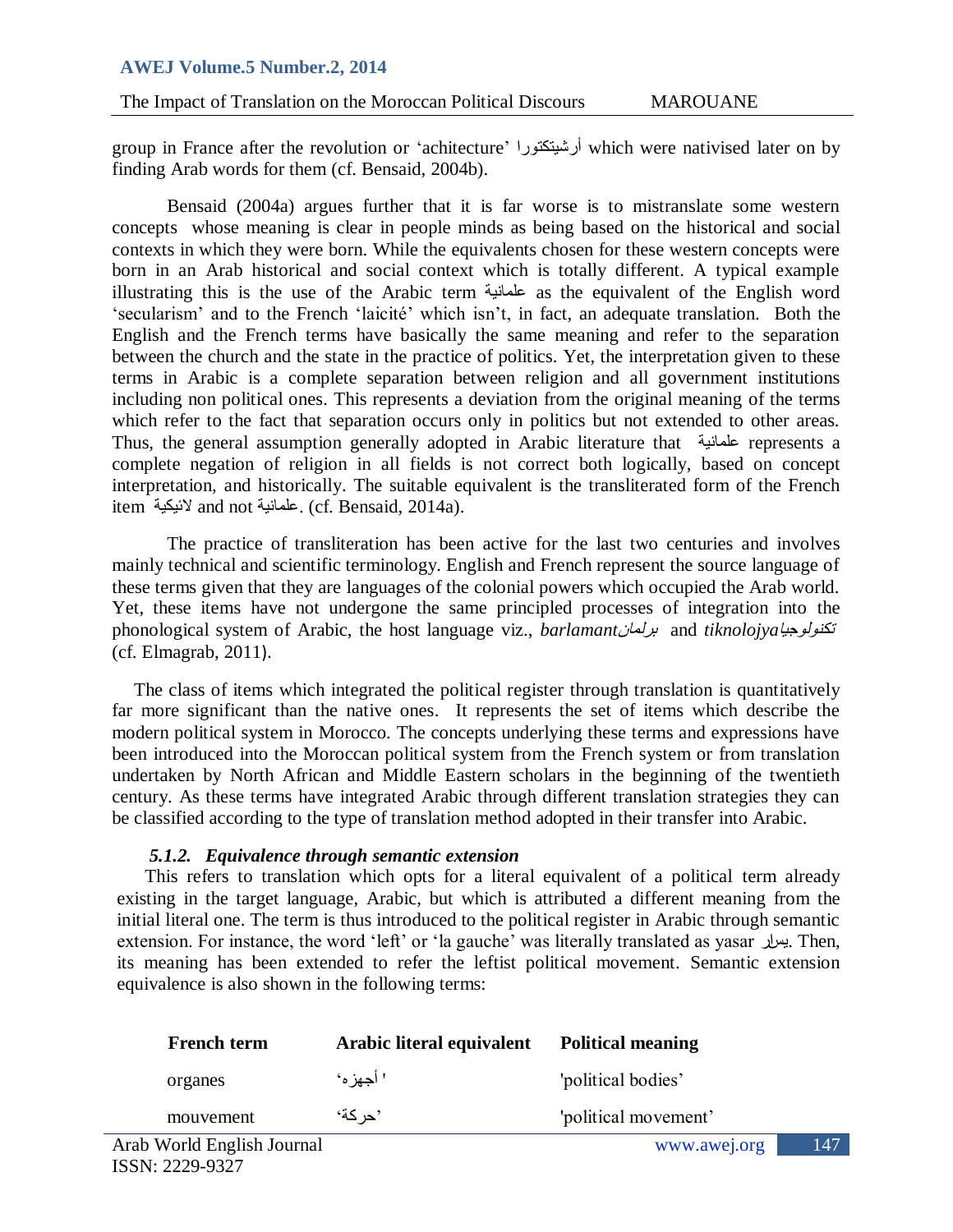| The Impact of Translation on the Moroccan Political Discours |          |                                             | <b>MAROUANE</b>            |
|--------------------------------------------------------------|----------|---------------------------------------------|----------------------------|
| camarade                                                     | 'ر فيق'  | 'a politician with a socialist affiliation' |                            |
| référendum                                                   | استفتاء٬ | 'referendum'                                |                            |
| la droite                                                    | اليمين   |                                             | "right political movement" |
| la gauche                                                    | اليسار   |                                             | "left political movement"  |

The terms yamin and yassar are typical Arabic items which are used commonly and literally to refer to two opposing space directions. They also have religious and cultural connotations in Arabic with yamin referring to the positive and the good and yassar to the less positive and the wrong. Yet, and even though they have been part of the basic vocabulary of Classical Arabic they weren"t assigned any extended political meaning until the borrowing of the these political denotations from the western political system.

The same thing can be said about the terms rafiq رفيق haraka رفيق taraka حركة معلم المستفتاء which are common Arabic items which have acquired a new political meaning because of the presence of certain common semantic features between the literal meaning of these Arabic words and that of their French equivalents. Other western political concepts have been transferred through neologism.

### *5.2.Equivalence through neologism*

Neologism is defined as "newly coined lexical units or existing lexical units that acquire a new sense." (Newmark, 1988: 140). This translation strategy opts for generating a new word from an existing root which has common semantic features with the newly borrowed concept. The word *jam3iya* حِمعية for instance the equivalent of 'association' was derived from the Arabic verb jama3a "collect". Similar terms which have been derived from existing roots to serve as equivalent to a new political concept are listed below:

| French       | Arabic equivalent | Arabic root | <b>English</b> |
|--------------|-------------------|-------------|----------------|
| Citoyen      | مواطن             | وطن         | 'citizen'      |
| Elections    | انتخابات          | نخبة        | 'elections'    |
| Gouvernance  | حكامة             | حكم         | 'governance'   |
| Socialisme   | الإشتر اكية       | شارك        | 'socialism'    |
| Reactionaire | رجعى              | رجع         | 'reactionary'  |
| Association  | جمعية             | جمع         | 'association'  |
| Communiste   | شيوعي             | شاع         | 'communism'    |

The term *watan* وطي was used in the Arab ancient political discourse and it referred to the same meaning as it does today "the country" but the terms *mowatin* هىاطي" the citizen" *mowatana* حٌهىاط" being a citizen" didn"t exist in the ancient political discourse and are in fact derivations from the root *watan* to refer to new political concepts originating from western civil political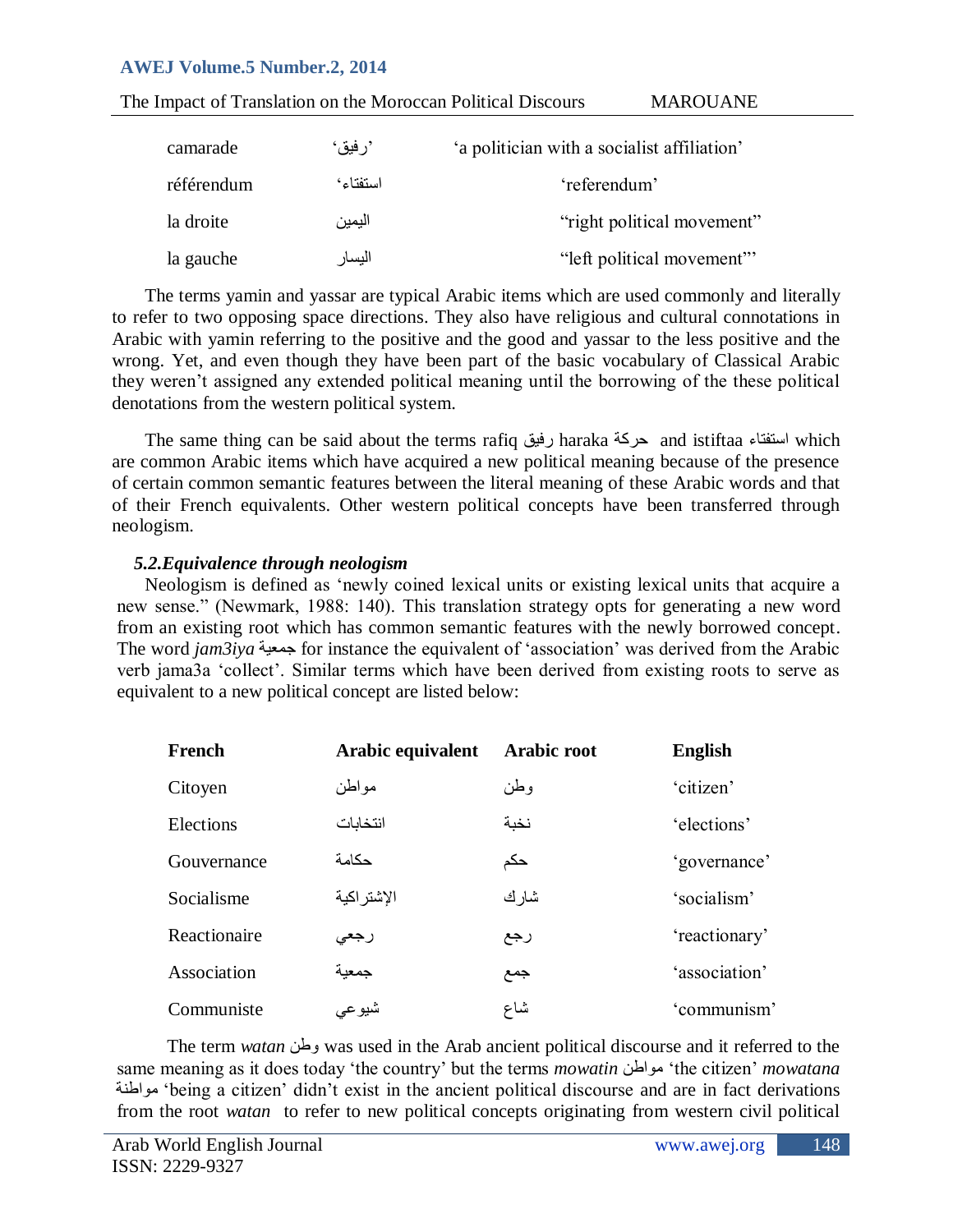The Impact of Translation on the Moroccan Political Discours MAROUANE

culture. If we compare the roots of citoyen to its equivalent *muwatin,*we can infer that they refer to two different space entities i.e. cité which originates from the ancient Greek"s city and *watan* which is also an old Arabic word for country. This shows that Arabic adopted a similar process of neology as French in deriving new political concepts and words from one basic root referring to a spatial and political entity.

Derivation in Arabic is a highly productive process and is allowed by the flexibility of the language's morphological system. This also offers a wide possibility to generate extended predictable meaning on the basis of the meaning the root words. Most of these derivations such as ichtirakia (أشترا كية, choyou3i أَمشورا, choyou3i أَسترا, choyou3i محكامة and hakama حكامة Arabic and would sound rather odd though they are theoretically possible derivations.

## *5.3. Equivalent through loan translation*

This refers to the case where Arabic borrows a political concept such as "civil society" but there is no original equivalent word or expression for this concept. This case provides a literal translation of the foreign terms. The item 'civil' here is translated as *madani*  $\omega$ and 'society' as *mojtama3* مجتمع. The following phrases have also been transferred thorough loan translation.

| French               | <b>Arabic</b>      | <b>English</b>      |
|----------------------|--------------------|---------------------|
| Opinion publique     | الرأي العام        | 'public opinion'    |
| Culture politique    | الثقافة السياسية   | 'political culture' |
| Approche du genre    | مقاربة النوع       | 'gender approach'   |
| Politiques publiques | السياسات العمو مية | 'public policies'   |
| Droit de l'homme     | حقوق الإنسان       | 'human rights'      |
| La langue de bois    | لغة الخشب          | 'waffling language' |
| Reforme politique    | إصلاح سياسى        | 'political reform'  |
| La guerre froide     | الحرب الباردة      | 'the cold war'      |
| Le tiers monde       | العالم التالت      | 'third world'       |

The literal meaning of most of these equivalents would sound odd with respect to the contexts in which they are used. For instance, the phrase العام الرأي means some kind of general opinion and not the opinion of the public. While in Classical Arabic there is use of العاهح to refer the public المىم عاهح. This, in fact, makes the phrase العاهح رأي closer to the intended meaning in Arabic than the adopted equivalent العام الرأي. Similarly, the term إصالح was used in the old Arab political register in the singular form in collocations such as إصلاح الحكم and إصلاح الحكم إصالح شأن الرعية Some of these equivalents are literally vey odd hybrid collocations as in حٍاأللل دٌذصى" the vote of the minority'. The term تصويت 'voting' itself is a recent derivation from the noun صوت the voice", which stands as a literal translation of the French "la voix", commonly used in expressions such as 'donner sa voix' 'give one's vote' literally translated as أعطى صوته.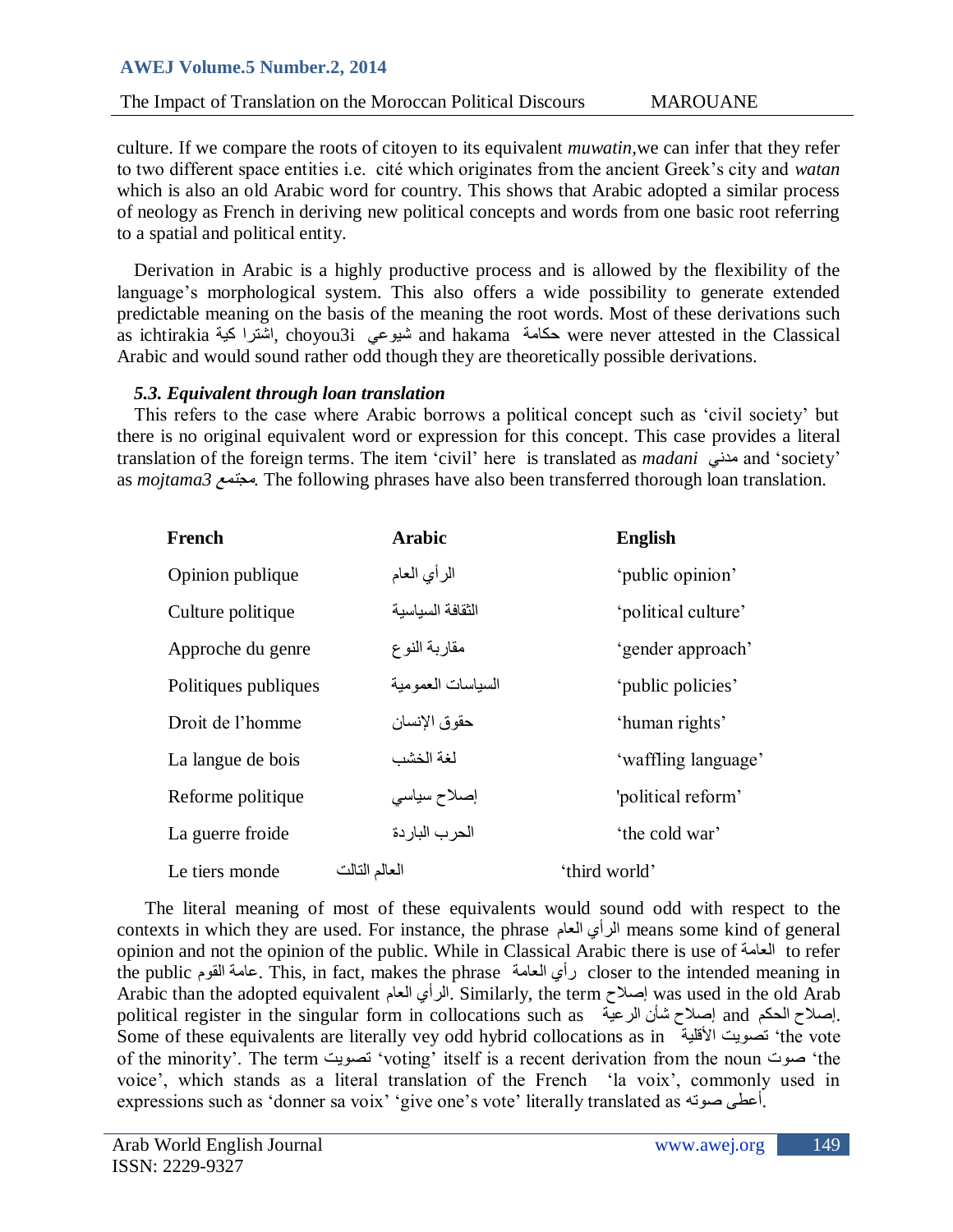The Impact of Translation on the Moroccan Political Discours MAROUANE

Long Arabic structures used in the Moroccan political discourse are also simple calquing of French expressions. 'Les rèves et aspirations des peoples' 'the dreams and aspirations of the peoples" was calqued as الشعىب وذطلعاخ أحالم in Arabic. Yet, the preferred syntactic structure in Arabic is وذطلعاذها الشعىب أحالم. The expression الجسرج و العصا اضحٍض is also a case of loan translation of the French "la politique du baton et de la carotte" "policy of the stick and the carrot'. Structures which exhibit compound adjectives such as ألتعاون and الحوار الأوروالمنوسطى السم

العربي الإفريقي $\alpha$  are not common Arabic structures and are in fact loan translations of the expressions "dialogue Euro-Méditerranéen" and "la cooperation Arabo Africaine".

### *5.4.Equivalence through transliteration*

There are cases in which more radical solutions are opted for in which French terms are simply transliterated. In cases where no equivalents are available in Arabic and when it is difficult to proceed through meaning extension or through neologism, the translator resorts simply to transliteration or to an arabized form of a foreign word and adopting the word as it is and transcribing it with equivalent Arabic letters. It is quite common in the Moroccan political discourse to come across items such as برلمان ,ديموقراطية, تراموان and إديولوجيا). In the leftist discourse of the socialist and communist parties the terms ابورجوازية and فيودالي بروليتاريا and حُتىر أول علم ال common. . Other terms of this category are listed below:

| French       | <b>Arabic</b> | <b>English</b> |
|--------------|---------------|----------------|
| Parlement    | بر لمان       | 'parliament'   |
| Libéralisme  | لييبر الية    | 'liberalism'   |
| Idéologie    | إديولوجيا     | 'ideology'     |
| Impérialisme | إمبريالية     | 'imperialism'  |
| Démagogie    | ديماغوجية     | 'demagogy'     |
| Prolétariat  | بروليتاريا    | 'proletariat'  |
| Féodale      | فيودالمي      | 'feudal'       |
| Bourgeoisie  | بورجوازية     | 'bourgeoisie'  |
| Stratégie    | اسقر اتبجية   | 'strategy'     |
| Mécanismes   | ميكانيز مات   | 'mechanisms'   |
| Technocrate  | تقنوقراطي     | 'technocrate'  |

These items stand for not only loan concepts but also whole borrowed words which have preserved their original sound structure. These terms refer back to the tendency opted for by Rifaa Tahtawi and supported by Bensaid that transliteration can be a solution to the filling of lexical gaps in Arabic and transfer of new concepts while preserving all their connotative social and historical connotations. Some of these have alternative equivalents in Arabic which are sometimes used interchangeably such as بروليناريا and توبوداللي , الطبقة العاملة ل $\,$  and فِيوداللَّي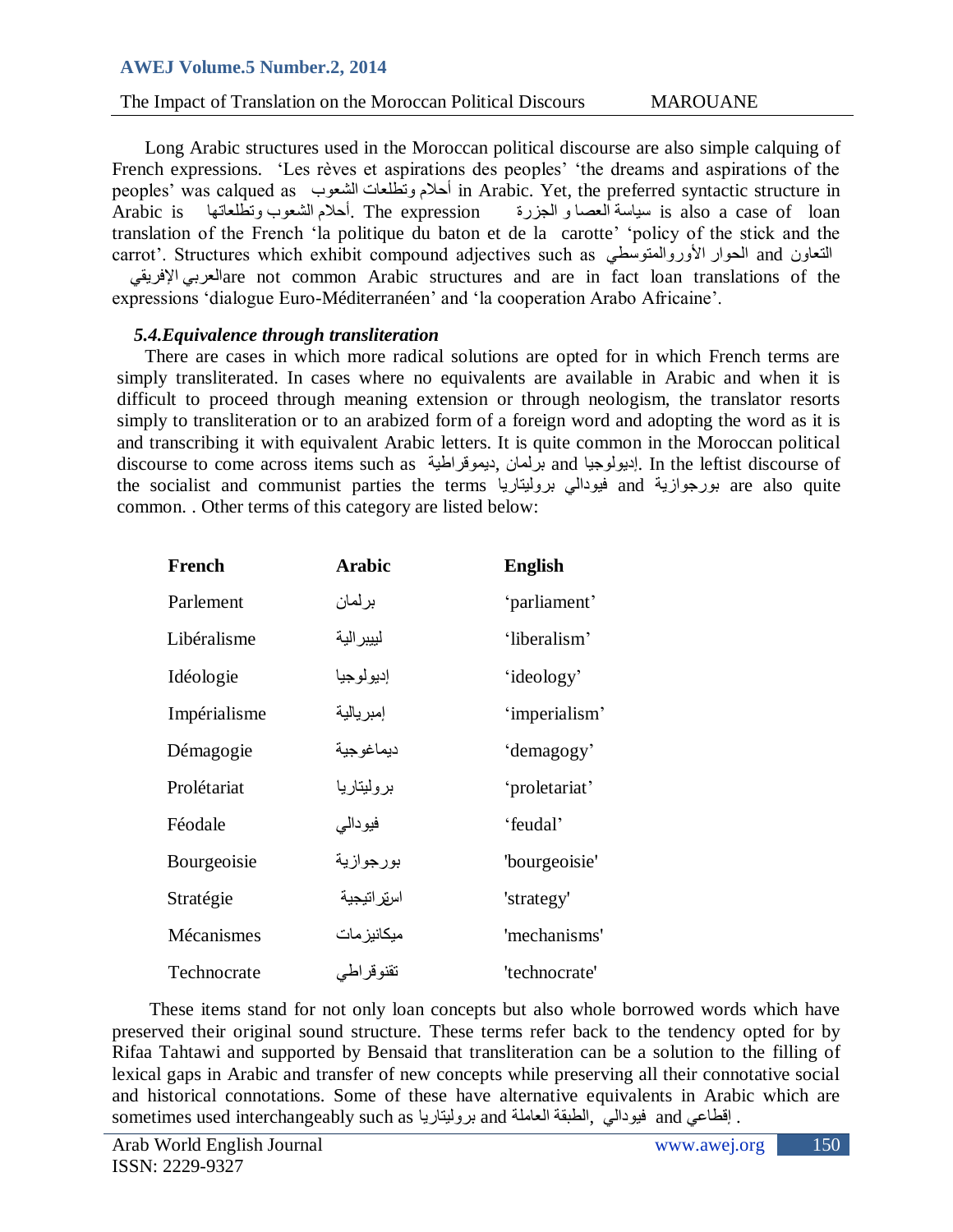## **6. Conclusion**

The Moroccan political discourse makes use of two distinct categories of political registers one which is traditional, original, and limited in number and a modern western register which is quantitatively more important. This latter category has integrated the Moroccan discourse thorough translation which in fact has heavily affected the Moroccan political discourse by providing the majority of the register used by politicians.

We have seen that translation has considerably enriched the political register used in this discourse by introducing new concepts and filling a large number of lexical gaps following from the adoption of the western political system. The heterogeneity characterizing this translated register is due to the different transfer strategies adopted in the course of translation. This variation in translation strategies can in turn be attributed to the priorities of the translators themselves. On the one hand, there are those who were more concerned with preserving the identity of the host language and they attempted to find native equivalents to foreign terms. But on the other hand the focus of other translators was more on preserving all the semantic aspects of the foreign terms including those pertaining to its historical development and social and cultural backgrounds.

## **About the Authoe:**

 $\overline{\phantom{a}}$ 

**Mohamed MAROUANE** is a linguistics and translation scholar. He currently teaches discourse analysis and translation at the Faculty of Humanities in Eljadida- Morocco. He also worked as a Translation Department Officer at the Ministry of Justice in Rabat, Morocco. He has a PhD in the phonological integration of loanwords. He participated in conferences and published articles on language contact and translation.

<sup>&</sup>lt;sup>i</sup> An important characteristic of this borrowed register is that its use is not limited only to the Moroccan political discourse but also in the Arab political register in general used different Arab countries and in different periods of time which started from the Arab renaissance era in the 19<sup>th</sup> century.

<sup>&</sup>quot; This is based on the Arab Democracy Barometer and Afro-Barometer; a survey undertaken in 2005 by the Institute for Social Research of the University of Michigan. See [www.afrobarometer.org.](http://www.afrobarometer.org/) The data used here are those related to the survey about Morocco undertaken in 2006.